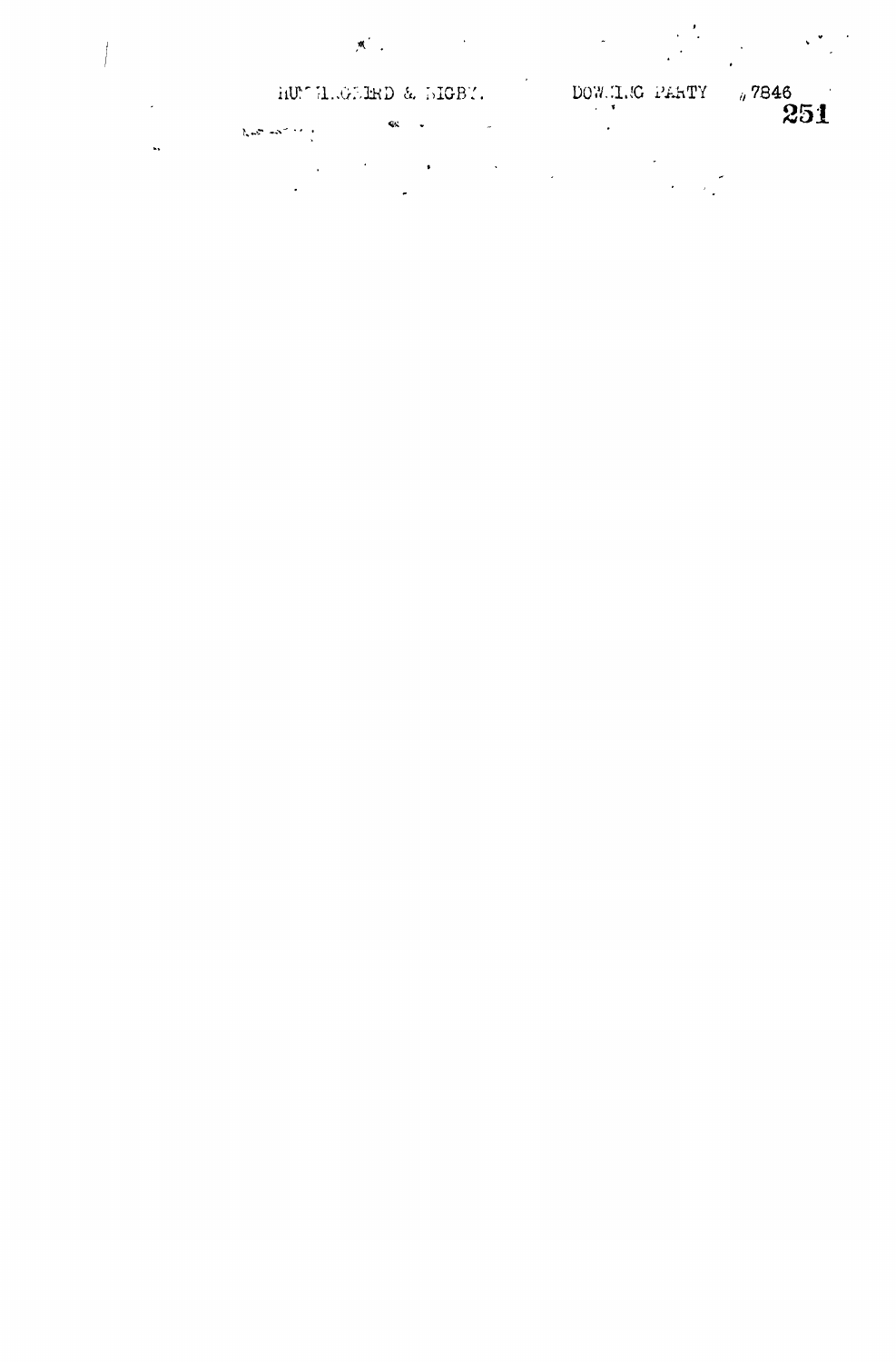HUMMINGBIRD & BIGBY DOWNING PARTY 7846 252

Hummingbird & Blgby Investigator, October 19, 1937

belonged to the Ridge Party..

## Interview/ with Martin Howe Stilwell, Oklahoma

## DOWNING PARTY

9 . . Political parties were organized in the Cherokee Nation soon after the coming  $\phi$ f the immigrants in the years of 1836. soon after the coming if the immigrants in the years of 1836, '37 and '38.  $\frac{3}{2}$  and  $\frac{3}{2}$  and  $\frac{3}{2}$  and  $\frac{3}{2}$  and  $\frac{3}{2}$  and  $\frac{3}{2}$  and  $\frac{3}{2}$  and  $\frac{3}{2}$  and  $\frac{3}{2}$  and  $\frac{3}{2}$  and  $\frac{3}{2}$  and  $\frac{3}{2}$  and  $\frac{3}{2}$  and  $\frac{3}{2}$  and  $\frac{3}{2}$  and  $\frac{3}{2}$  a in the Cherokee Nation were the Ross and the Ridge Parties.

 $\cdot$  dt. These parties started after their great leaders and the Cherokee people were divided. That faction that favored removal and sympathized with the Ridges and the Boudinots removal and sympathized with the Ridges and the Boudinots

in the Cherokee Nation were the :toss and the Ridge Parties.

That faction of Cherokees who did not favor the removal That faction of  $C$  cherokees who did not favor the removal the removal the removal the removal the removal the removal the removal the removal the removal the removal the removal the removal the removal the removal the r party that they called the Ross Party. These were the names of the political parties before the Civil Mar - Ridge and Ross.

of the political parties before the Civil .?ar - Ridge 'and Rosjg. Then the Civil Har broke out in 1860, the governments of  $\mathbf{v}^{\mathcal{A}}$  . Yar broke out in I860, the governments of  $\mathbf{v}^{\mathcal{A}}$ both the North and the South sent representatives to" the Cherokee Nation to induce the Cherokee Nation to favor one of the kee Nation to. induce the Cherokee Nation to. induce the Cherokee Nation to favor one of the Cherokee Nation to<br>The Cherokee Nation to favor one of the Cherokee National Cherokee National Cherokee National Cherokee Nationa sections. But at time the time time there existed a hatred among the time time time time the  $\ell$ themselves. Th

Cherokees/ themselves. The killing of 1.1ajor and John Ridge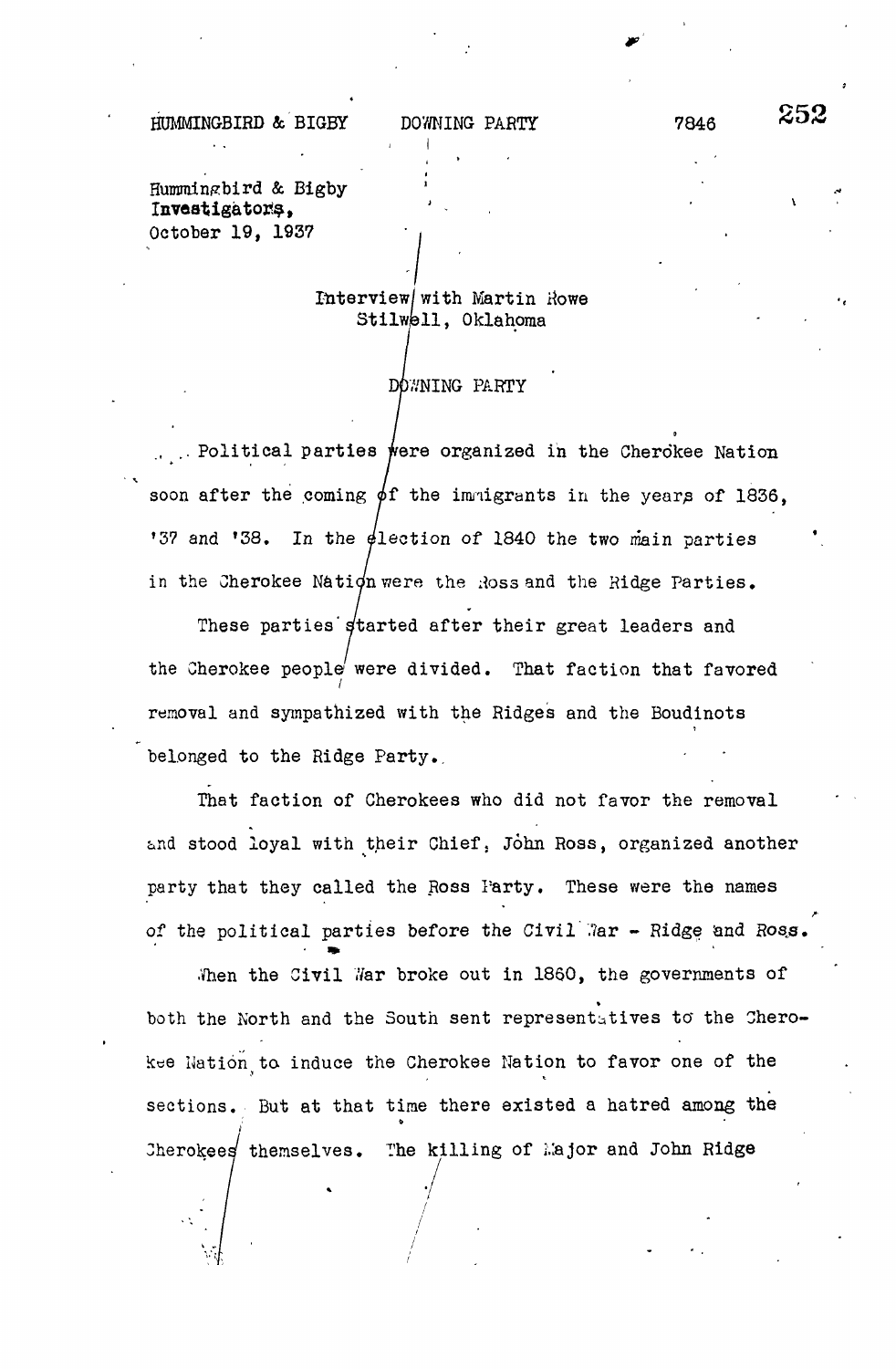HUMMINGBIRD & BIGBY DOWNING PARTY

and Boudinot and several others who had participated in the treaty that had caused the removal had made enmity which was  $\mathbf{v}^{\alpha} = \frac{1}{2} \mathbf{e}^{\alpha}$  $\mathcal{L}$  severe.

So the followers of the treaty and the descendants of  $S$  the followers of the treaty and the descendants of the descendants of the descendants of the descendants of the descendants of the descendants of the descendants of the descendants of the descendants of the descendant the kidges and Boudinots all went with the South. In other the iddges and Boudinots all went with the South. In other words the Ridge Party went with the Confederacy.

where  $\mathcal{R}$  is the Ridge Party with the Confederacy with the Confederacy with the Confederacy with the Confederacy with the Confederacy with the Confederacy with the Confederacy with the Confederacy with the Confederac

of its great leader is great leader. In the case of  $\mathcal{C}$ 

The Ross Party stood loyal with the United States and The Ross Party stood loyal with the United States and United States and United States and United States and United States and United States and United States and United States and United States and United States and United the Ross Party favored the North. After the Civil Ar or the Ross Party favored the North. After the Civil ,,'ar or at the election when Louis Downing was elected Principal at the election when  $\mathcal{L}_{\mathcal{A}}$  and  $\mathcal{L}_{\mathcal{A}}$  are elected Principal was elected Principal was elected Principal was elected Principal was elected Principal was elected Principal was elected Principal was elected Chief on the Downing ticket for the Cherokee Nation. the Chief on the Downing ticket for the Cherokee Nation, %he name, Ridge Farty, was changed to the Downing Party in honor  $R$ of its great leader.

Louis Downing was the only Cherokee ever elected Frincipal  $\mathcal{L} = \mathcal{L} \times \mathcal{L}$  was the only  $\mathcal{L} = \mathcal{L} \times \mathcal{L}$  . The only  $\mathcal{L} = \mathcal{L} \times \mathcal{L}$ Chief who was almost a fullblood. He at once changed the name  $C_{\rm eff}$  who was almost a fullblood. He at once changed the name  $\sigma$ Ridge to Downing. Some old timers say that the change was made  $\mathcal{R}$  , some objective to Downing., Some old time old time  $\mathcal{R}$  that that the change was made was made was made was made was made was made was made was made was made was made was made was made was made was made was because there were so many Cherokees that hated the name Ridge.

because there were so many Cherokees that "hated the nane Ridge.

The reason that Louis Downing was elected was because he is down in that Louis Downing was elected was elected was because here  $\lambda$ was nore Cherokee than any other Chief they ever elected, and therefore both sides among the fullbloods supported henr in therefore both sides and full bloods supported higher supported higher supported hydrogeneous supported hydrogeneous  $\mathcal{L}^*$ this election.

The name of the Ross I are the Ross I are the Ross I are the Ross I are the Ross I are the Ross I are the Ross death of Chief Ross. In the Civil Mar the Ross farty was known death of Chief Ross. In the Civil ,.'ar the Ross Party was known